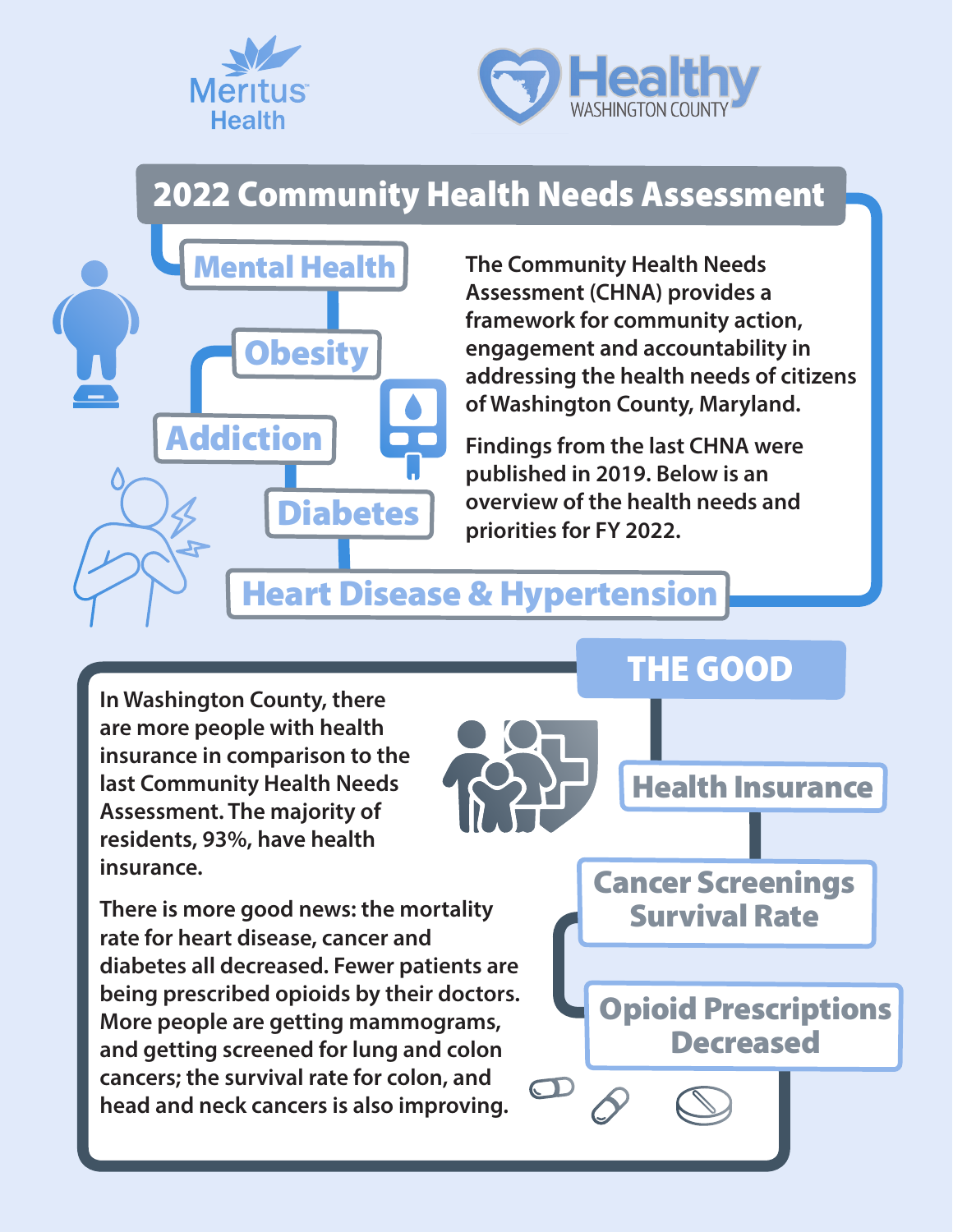**Mental health, obesity and addiction top the list of health concerns for Washington County. These three topics have historically sat at top of the list. Due to overdose deaths and the increased rate of suicide, life expectancy has declined over the last decade in the county. While the prevalence of diabetes is similar to the rest of Maryland, Washington County as the second highest rate of diabetes mortality of all 24 counties in the state.**

**In Washington County, the rate of emergency calls for** 

**Health** 

**behavioral health is higher than the state average. More people are dying by suicide in the county on average, than in the state, and Washington County has also seen an increase in fatal drug overdoses in the last decade.**





**WASHINGTON COLINT**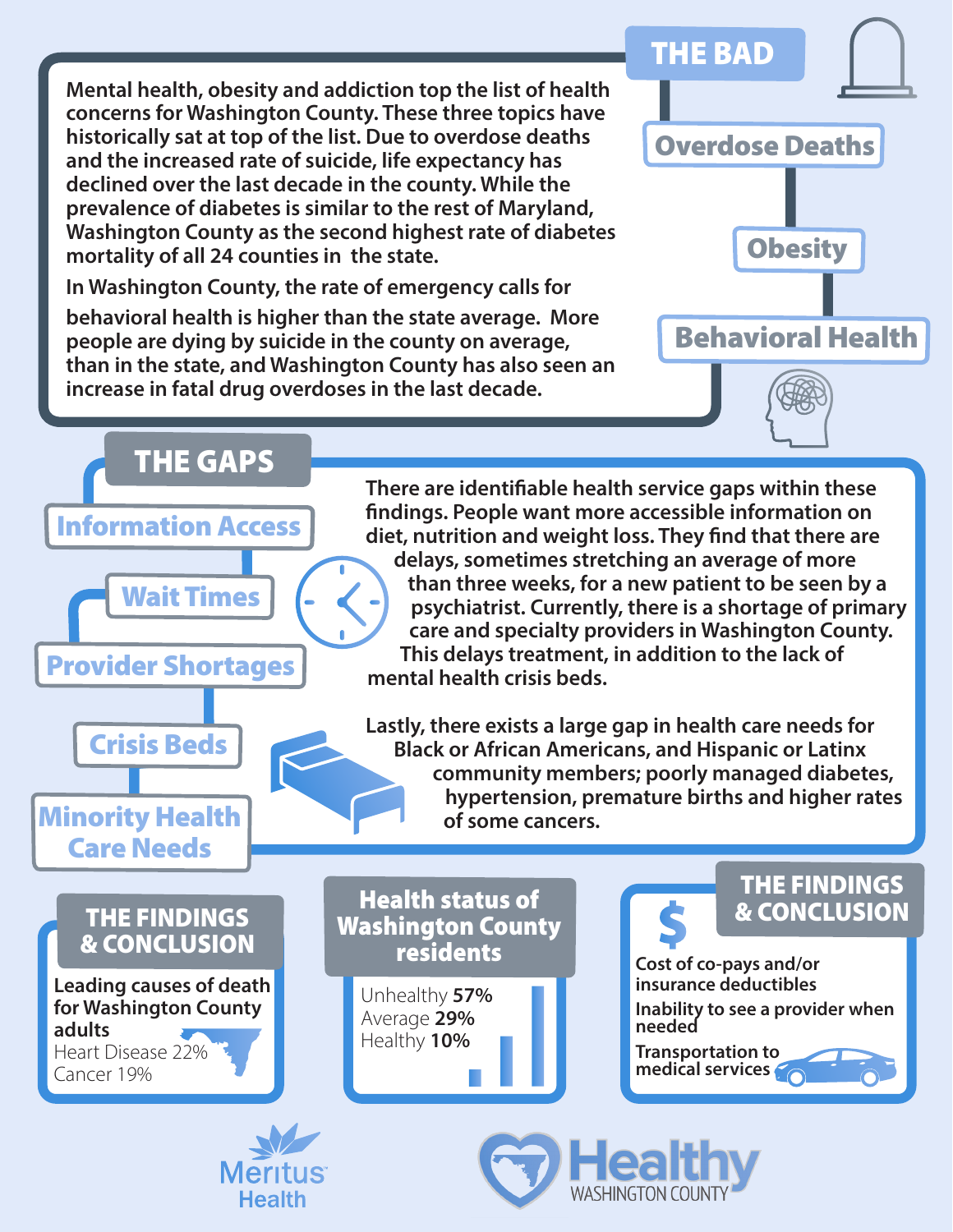**The top health and wellness priorities for Washington County have been identified as improving access to timely behavioral health treatment and recovery, and engaging and empowering community members to choose healthy behaviors and make changes to reduce health risks.** 

**Together, Meritus Health, Healthy Washington County and our community partners will create programs and support to help our neighbors achieve healthier lives.** 

### Improve Behavioral Health Access

G Goalsgoalse (Control Control Control Control Control Control Control Control Control Control Control Control Control Control Control Control Control Control Control Control Control Control Control Control Control Control C  $\mathbf O$ A L S

G

 $\mathbf \Omega$ 

A

S

**1. Establish regional crisis center services.**

**2. Decrease number of overdose fatalities in Washington County.** 

**3. Reduce suicide rate by increasing timely access and crisis intervention.**

#### Improve Wellness and Prevention

**1. Increase health screenings by using Mobile Health and engaging Meritus Medical Group practices in encouraging appropriate health screenings, earlier intervention and prevention of chronic illness.**

**2. Reduce loneliness by working with community partners and dedicated staff to implement outreach programs and home visits.**

Meri **Health**